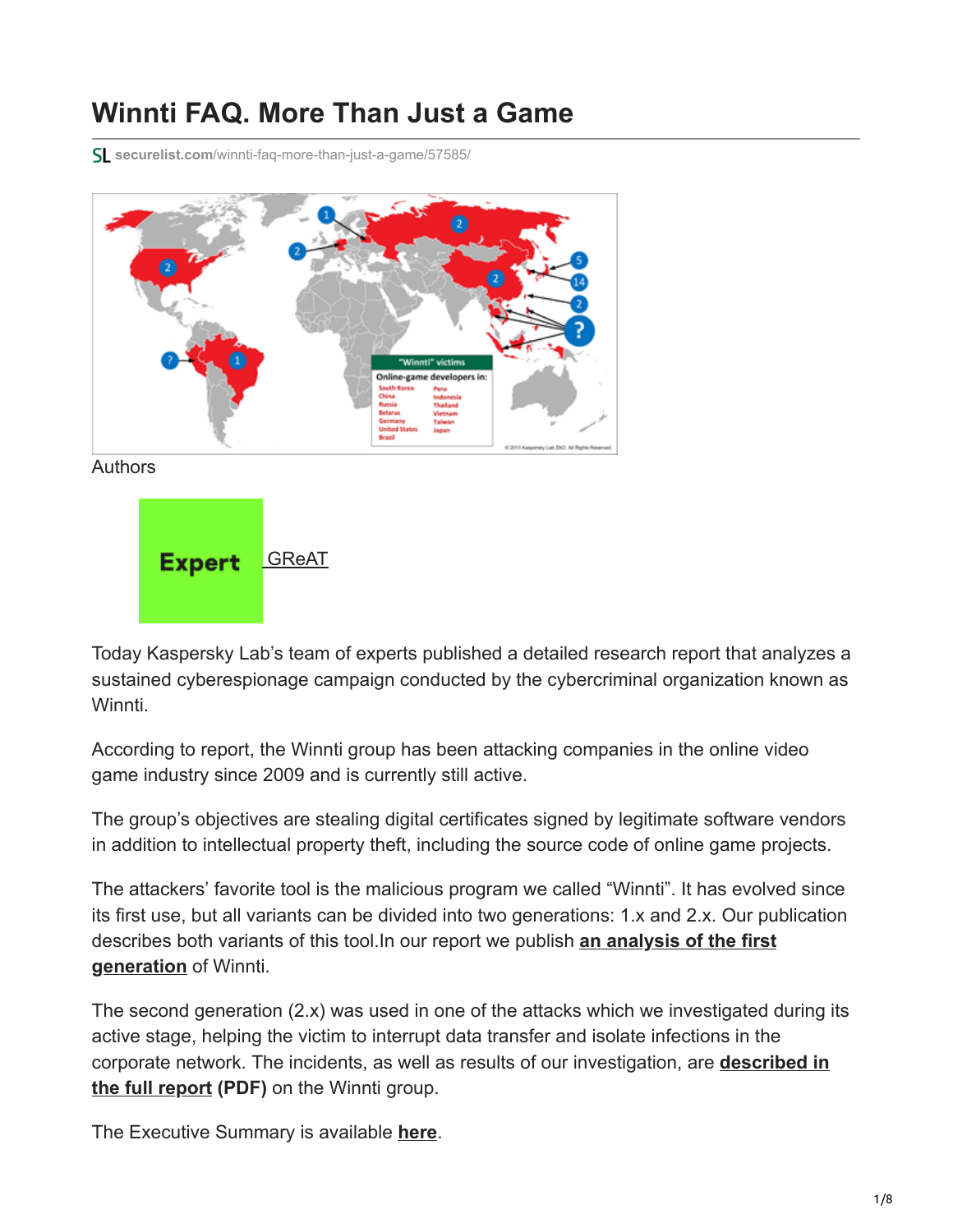#### **Is this research about a gaming Trojan from 2011? Why do you think it is significant?**

This research is about a set of industrial cyberespionage campaigns and a criminal organization which massively penetrates many software companies and plays a very important role in the success of cyberespionage campaigns of other malicious actors.

It is important to be aware of this threat actor to understand the broader picture of cyberattacks coming from Asia. Having infected gaming companies that do business in the MMORPG space, the attackers potentially get access to millions of users. So far, we don't have data that the attackers stole from common users but we do have at least 2 incidents where the Winnti malware was planted on an online game update servers and these malicious executables were spread among a large number of the online gamers. The samples we observed seemed not to be malware targeting end user gamers, but a malware module which accidentally got into wrong place. Hoever, the potential for attackers to misuse such access to infect hundreds of millions of Internet users creates a major global risk.

It's important to understand that many gaming companies do business not only in gaming, but very often they are also developers or publishers of different other types of software. We have tracked an incident where a compromised company served an update of their software which included a Trojan from the Winnti hacking team. That became an infection vector to penetrate another company, which in turn led to a personal data leak of large number of its customers.

So far, this research is dedicated to a malicious group that not only undermines trust in fair gameplay but has a serious impact on trust in software vendors in general, especially in the regions where the Winnti group is active at the moment.

## **What are the malicious purposes of this Trojan?**

The Trojan, or to be precise, a penetration kit called Winnti includes various modules to provide general purpose remote access to compromised machines. This includes general system information collection, file and process management, creating chains of network port redirection for convenient data exfiltration and remote desktop access.

## **Is this attack still active?**

Yes, despite active steps to stop the attackers by the revocation of digital certificates, detection of the malware and an active investigation, the attackers remain active, with at least several victim companies around the world being actively compromised.

#### **What is the potential impact for common users?**

The malware in question does not target common users at the moment. With the use of that malware, the attackers are targeting online game software developer companies. So far we have not discovered malware with marks of Winnti team origin that targets common users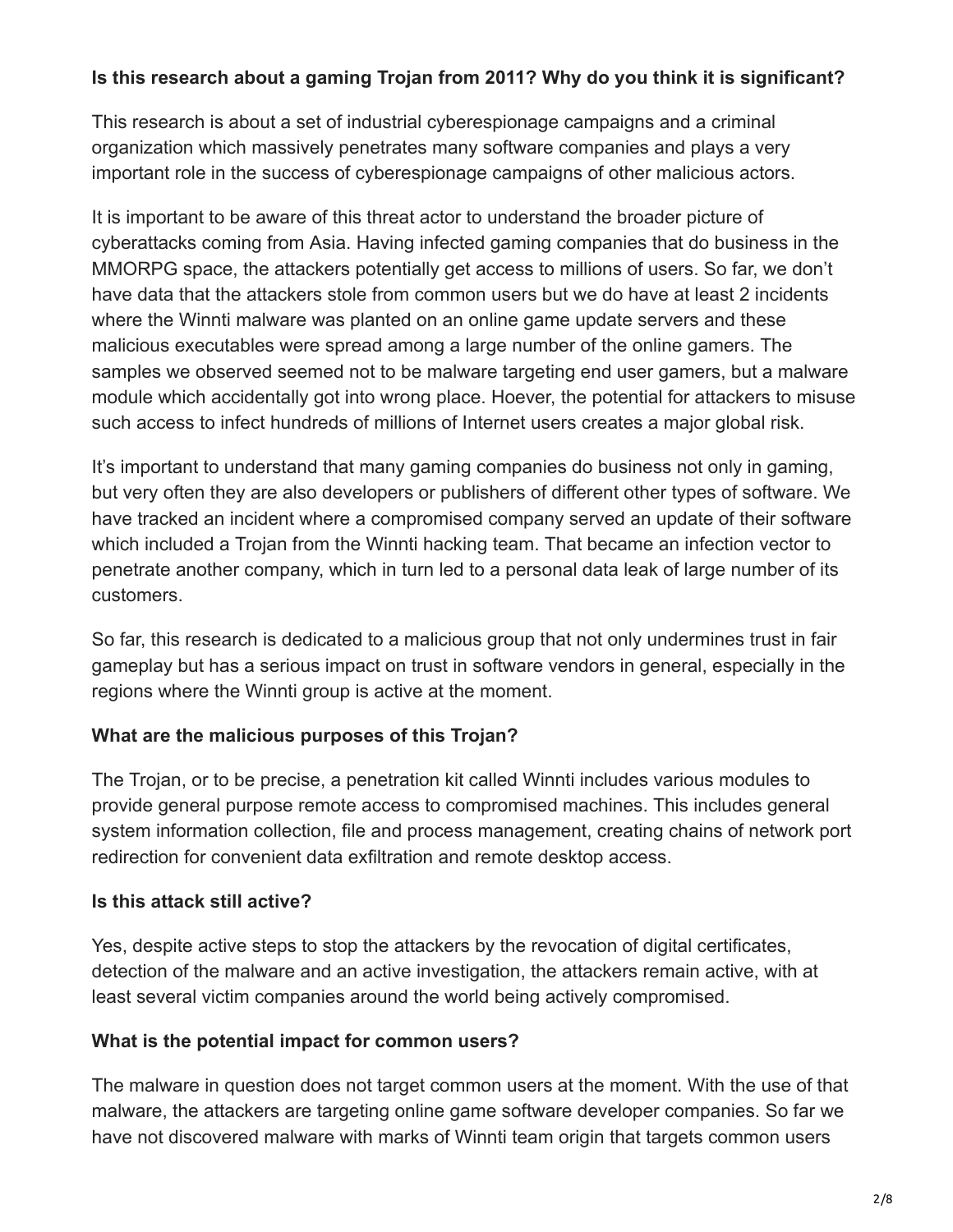but it is not improbable that such malware exists.

## **What is the possible damage for gaming companies?**

The malware has been known to steal digital certificates used by gaming companies, which allows the attackers to distribute malicious software signed by trusted entities. Also, we've observed attempts to steal intellectual property belonging to gaming companies such as source code and internal systems design.

#### **Who are the attackers? What countries are they from?**

Our research revealed that the attackers' used Chinese language in the code of the malware; they used Chinese locale in their Windows servers and they have been using a number of IP addresses in China. There are a number of other indicators, such as nicknames, timezones and more showing that the attackers are located in the People's Republic of China.

For example, multiple virtual personas related to the Winnti malware appeared on specific Chinese forums about hacking/vulnerabilities/network security topics. We have tracked one such persona down to ad tenancy in Luoyang, Central China.



#### **Who are the victims? What is the scale of the attack?**

The majority of the victims are software development companies, most of which are producing online video games from South East Asia. We have counted 35 unique compromised businesses over the last year and a half. From the other side we revealed 227 domain names created by the attackers and used as Command & Control servers in different campaigns.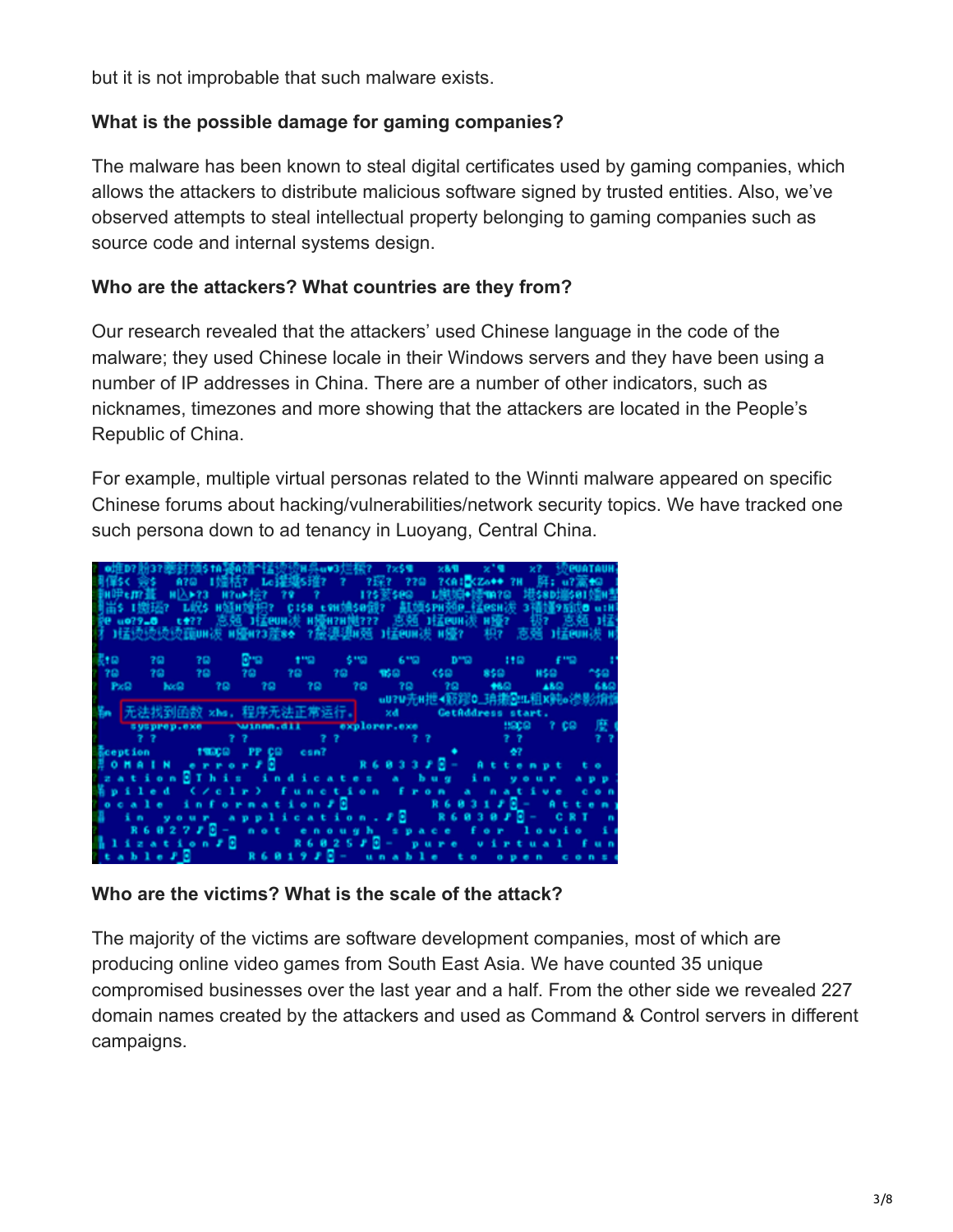

## **Why are the attackers focused on on SE Asia?**

This is most likely related to the geography of the attackers' home and their interests in local software developers. It seems that the attackers were interested in gaining access to local popular software vendors. The reason behind that is unclear, they probably wanted to get a hold on digital certificates and access to software production processes of local software developers to be able to attack other local organizations or get a potential to infect a large number of local users at any time.

# **How are users (both home and corporate) protected against those types of attack?**

All Kaspersky Lab customers are protected now with regular updates of anti-malware bases. We would like to recommend that all other users to stay cautious when opening attachments that arrive in suspicious e-mails as this was exactly the technique used to spread the malware.

# **Can you describe the different stages of this attack? For example, did the attackers compromise gaming companies servers first, and then use the compromised servers (and signed certificates) to distribute malware to end-users (gamers)?**

In most of cases we have seen targeted attacks which started from a spear phishing email sent to one or a few company mailboxes. The emails had a malicious attachment in selfextracting or regular archive with an executable. We haven't seen any zero-day vulnerabilities used by this particular group. After the initial penetration of a corporate network, the attackers uploaded a set of tools to the infected machine to scan the network resources, escalate privileges and locate the most valuable information in the attacked organization. Next, the attackers exfiltrated stolen data in compressed form to one of their C&C servers on the internet, normally by using back-connect TCP channel through a chain of simple TCP-proxy applications.

As for the compromised server, yes we have seen incidents when the malware was available for download from public server of gaming companies, but the component we have seen on the server wasn't enough to successfully infect end-users' machines and most likely got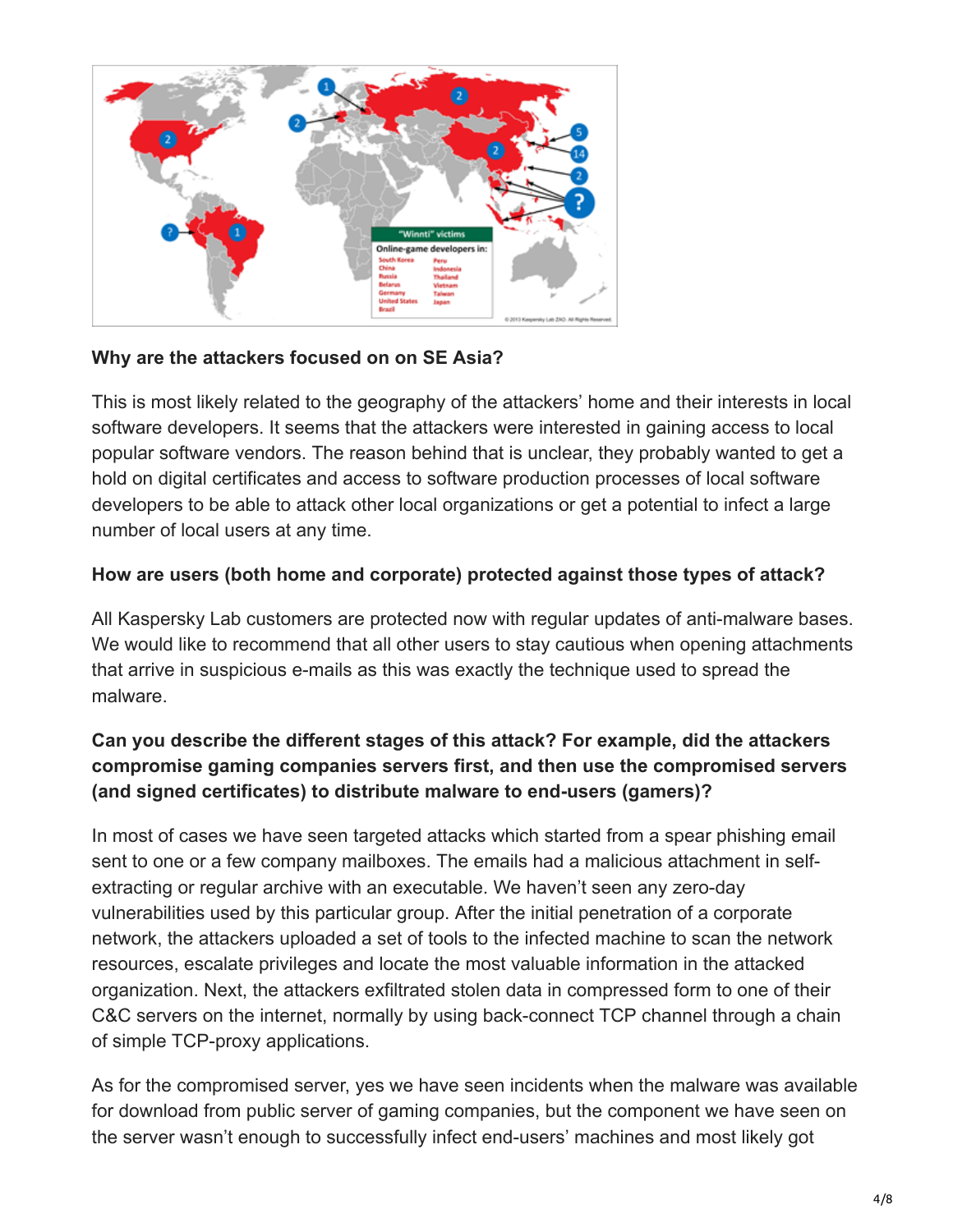there by accident.

# **How are the attackers profiting from this? Is it done by online game manipulations or are they making money by stealing personal user data/files/credentials from infected machines via the backdoor (not related to in-game play)?**

We believe that the main objective of the attackers is to collect digital certificates, steal intellectual property of the software developing companies, which normally includes source code of their products, and theft of in-game virtual gold/currency in MMORPGs. While digital certificates could be sold on the underground market to other attackers, the source code brings more opportunities from in-game exploitation of vulnerabilities to create of shadow copies of the online game business in the local region of the attackers.

# **If it's done via in-game play, can you explain how this is done? Are they exploiting vulnerabilities in the compromised games to create rogue amounts of in-game currency (gold/runes/coins/etc) and then sell the fake in-game currency to other players for real money?**

We currently don't have full confirmation that the attackers abused games to generate fake currencies as we didn't have full access to the gaming servers that were compromised by the attackersbut, according to some reports from the gaming companies, some malicious modules were injected into the process of game servers and most likely were used to manipulate the internal state of the process, which most likely leads to production of rogue amounts of in-game currency or any other valuable game objects.

## **Which gaming companies were targeted? Which games were targeted?**

We disclose the list of companies which digital certificates were stolen and abused by the attackers. However, the list doesn't include all compromised companies we know. Some of the companies we worked with voluntarily assisted our research and investigation but preferred to remain anonymous. Below is the list of companies that had their certificates stolen:

- ESTsoft Corp
- Kog Co., Ltd.
- LivePlex Corp
- MGAME Corp
- Rosso Index KK
- Sesisoft
- Wemade
- YNK Japan
- Guangzhou YuanLuo
- Fantasy Technology Corp
- Neowiz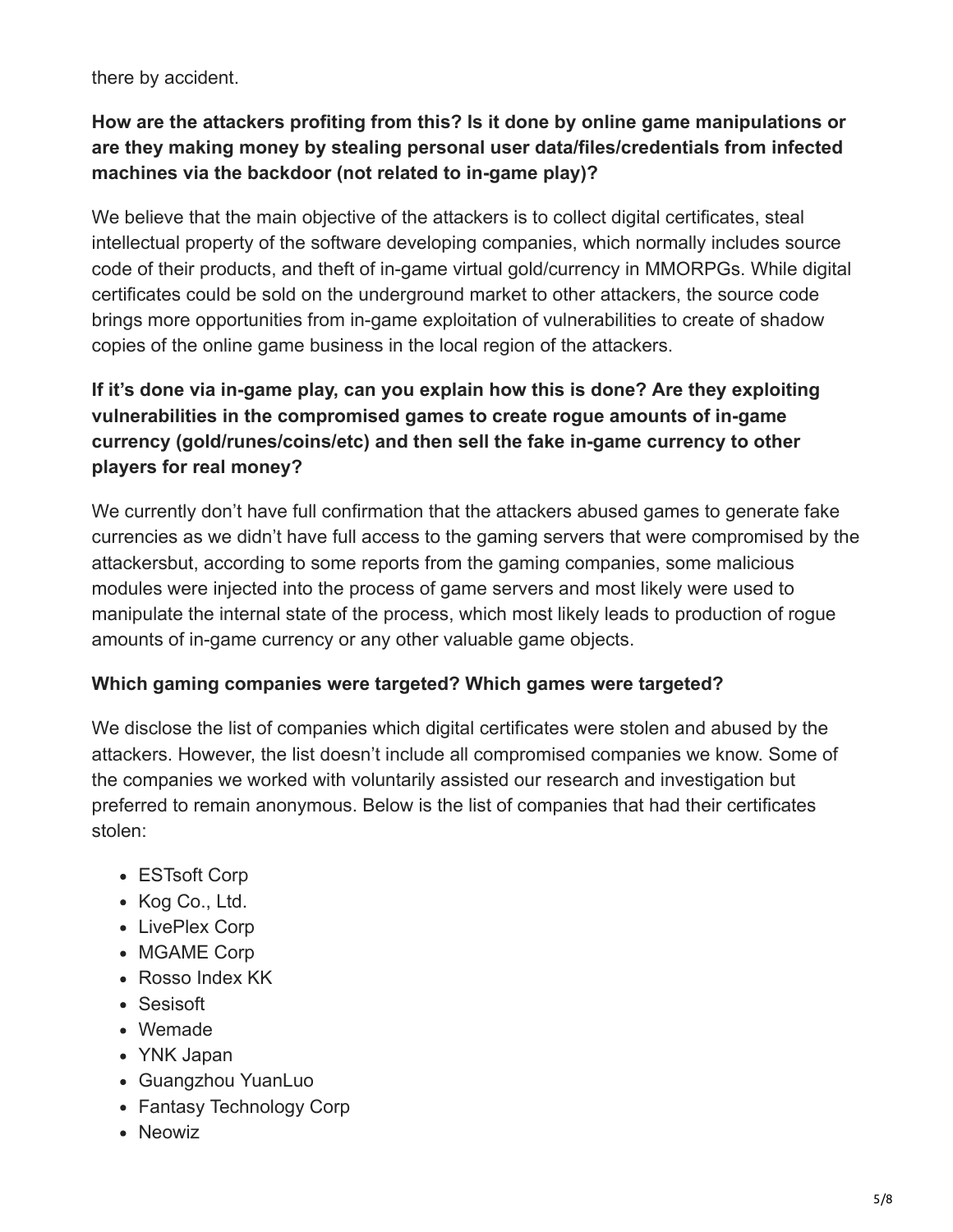Also Winnti samples contain tags that could mean companies that were breached or had been compromised and to which the samples are/were destined. Among them we have recognized following companies:

- Cayenne Entertainment Technology Co.,Ltd, Taiwan, tag: Wasabii
- AsiaSoft, Thailand, tag: asiasoft
- GameNet, Russia, tag: GameNet
- NEXON Corporation, Japan, tag: nexon
- VNG Corporation, Viet nam, tag: zing
- Trion Worlds, USA, tag: TRIONWORLD
- EYAsoft, South Korea, tag: eyaap80
- NCsoft, South Korea, tags: aion5000, aion2008
- Zemi Interactive, South Korea, tag: zemi
- NHN Corporation, South Korea, tag: NHN
- Hangame Japan, Japan, tag: hangame.jp

## **Did you identify any unique characteristics during your analysis that indicated who the attackers might be?**

Yes, we were able to collect a few unique characteristics of the attackers:

- The time zone when the attackers were active: most likely between GMT +07 and GMT+09.
- Chinese simplified locale set in the resource section of some malicious modules. Chinese text strings used in the report messages of some modules.
- Chinese hacking team name used as a password for special backdoor.
- Chinese user profiles involved in posting control messages on public Internet resources (blogs and forums).
- Chinese system locale used at C&C servers (via RDP connection).

| Windows Server 2003<br>Enterprise Edition |                                                          |
|-------------------------------------------|----------------------------------------------------------|
|                                           | Copyright @ 1985-2003 Microsoft Corporation<br>Microsoft |
| 用户名(U):<br>密码(P):                         |                                                          |
|                                           | 选项(0) >><br>确定<br>取消                                     |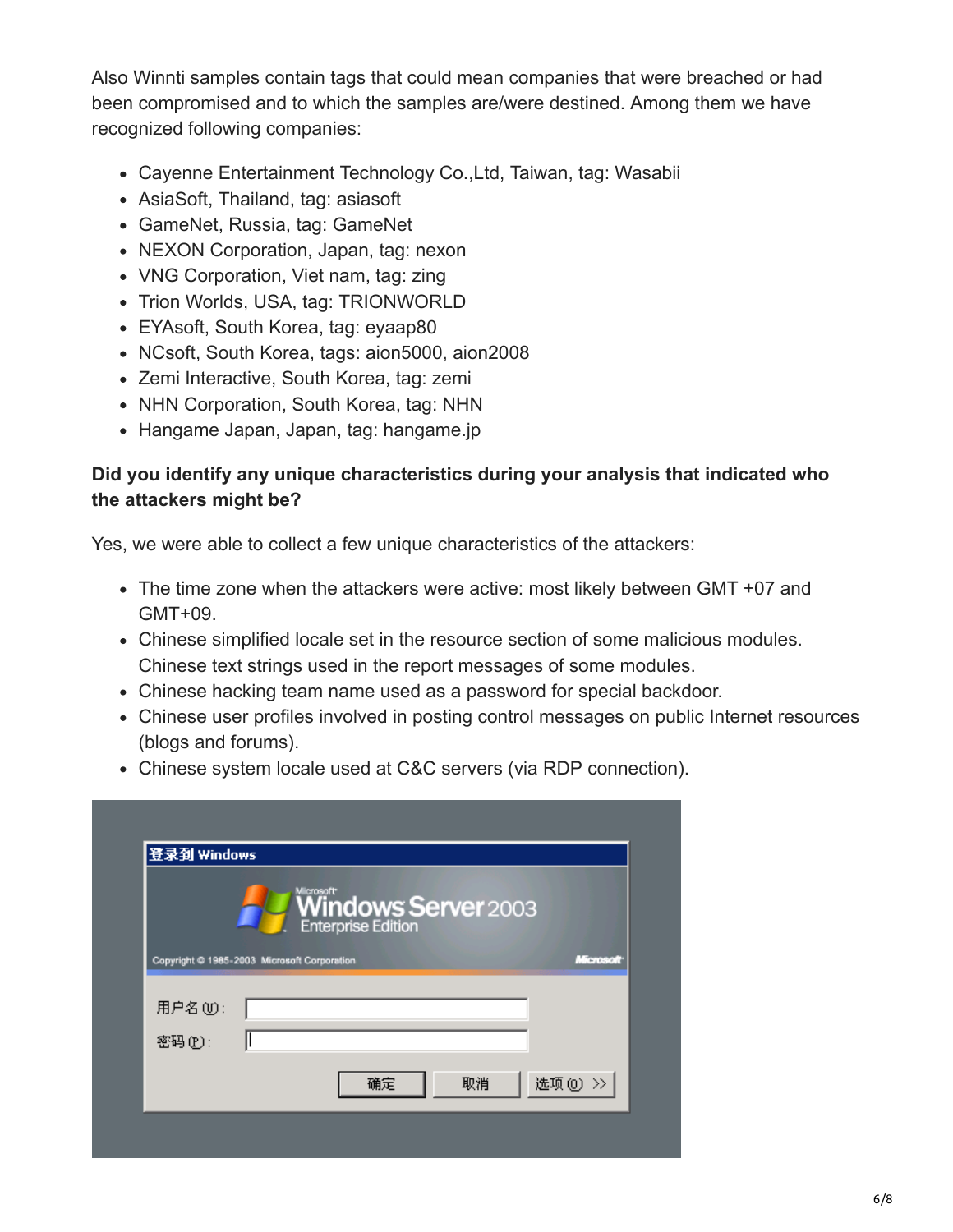# **Have any of these characteristics been identified in other targeted campaigns not related to gaming?**

Certificates of gaming companies were used in attacks against Tibetan and Uyghur activists:

- [https://securelist.com/new-uyghur-and-tibetan-themed-attacks-using-pdf-exploits-](https://securelist.com/new-uyghur-and-tibetan-themed-attacks-using-pdf-exploits-45/35465/)45/35465/
- <https://www.f-secure.com/weblog/archives/00002524.html>

Some additional industries including the aerospace:

[https://www.alienvault.com/blogs/labs-research/adobe-patches-two-vulnerabilities](https://www.alienvault.com/blogs/labs-research/adobe-patches-two-vulnerabilities-being-exploited-in-the-wild)being-exploited-in-the-wild

We also observed that SK Communications, the owner of the largest social network CyWorld in South Korea and the popular South Korean web portal Nate, had been hacked back in 2011 and an infection spread there from another company ESTsoft to which the Winnti team had first penetrated:

https://media.kasperskycontenthub.com/wp[content/uploads/sites/43/2013/04/20082912/C5\\_APT\\_SKHack.pdf](https://media.kasperskycontenthub.com/wp-content/uploads/sites/43/2013/04/20082912/C5_APT_SKHack.pdf)

# **Could the Winnti attackers be involved in any additional campaigns that occurred in the past?**

Based on the general perception of the Winnti operations, we believe that the attackers that currently form the Winnti group used to be members of Chinese underground hacking teams. It is most likely that they were attacking various entities including businesses and individuals as members of those groups, but united in Winnti group they have started doing that routinely, systematically and under well-organized management. The ex-members of various hacking teams were united and started doing penetrations at a professional level.

# **What does this campaign mean to someone who isn't an online gamer or gaming company? Is the Winnti Crew attacking other targets as well?**

There have been few incidents when non-gaming companies were compromised, however the main focus of the Winnti group is currently game developers. Nevertheless there is no reason why the Winnti group wouldn't move to other types of businesses in the future, because their attack tools are universal and may be used against any other target.

# **Are there any unique infection symptoms that end-users should be aware of (BSOD, open ports, etc.)?**

The malware that we have analyzed uses rootkit approach while running on the system. It starts as a system driver and loads additional components in memory. The end-user will most likely see no changes compared to the uninfected system.